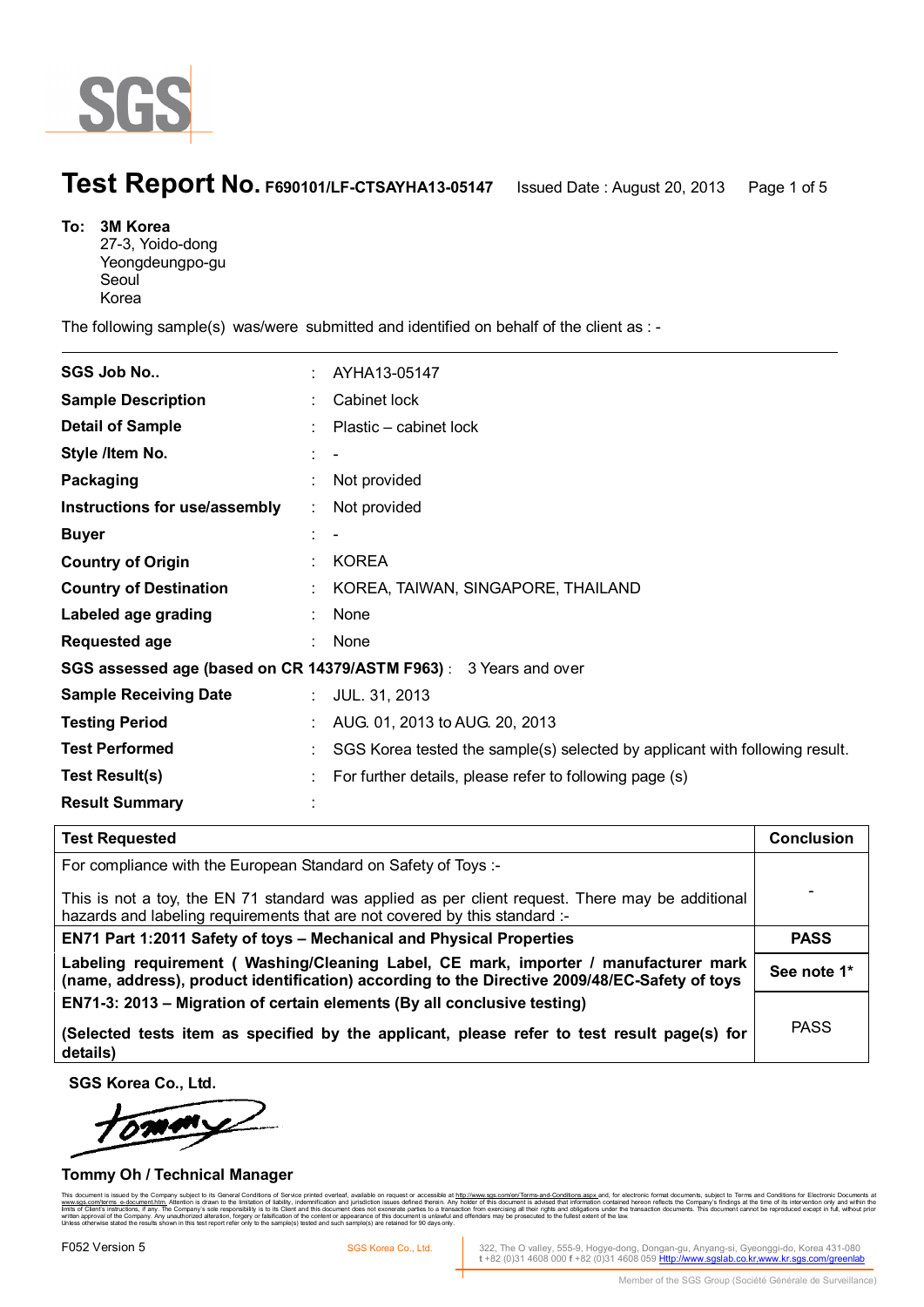

# **Test Report No. F690101/LF-CTSAYHA13-05147** Issued Date : August 20, 2013 Page 2 of 5

### **Test Conducted**

European Standard on Safety of Toys

- Mechanical & Physical Properties

As specified in European standard on safety of toys EN 71 PART 1: 2011

| Clause | Description                                                                                                                                                                          | Result     |
|--------|--------------------------------------------------------------------------------------------------------------------------------------------------------------------------------------|------------|
| 4      | General requirements                                                                                                                                                                 |            |
| 4.1    | Material cleanliness                                                                                                                                                                 | Pass       |
| 4.7    | Edges                                                                                                                                                                                | Pass       |
| 4.8    | Points and metallic wires                                                                                                                                                            | Pass       |
| 5      | Toys intended for children under 36 months                                                                                                                                           |            |
| 5.1    | General requirements                                                                                                                                                                 | See remark |
|        | (Remark: Small part was found. Therefore, the toy should be warned in<br>accordance with 7.2.)                                                                                       |            |
|        | Warnings, marking and instructions for use                                                                                                                                           |            |
| 7.2    | Toys not intended for children under 36 months                                                                                                                                       | See remark |
|        | (Remark: In order to comply with the requirements of this clause, the toy<br>or its packaging must be marked with<br>"WARNING! Not suitable for children under 3 years. Small part." |            |

N.B. : Only applicable clauses were shown.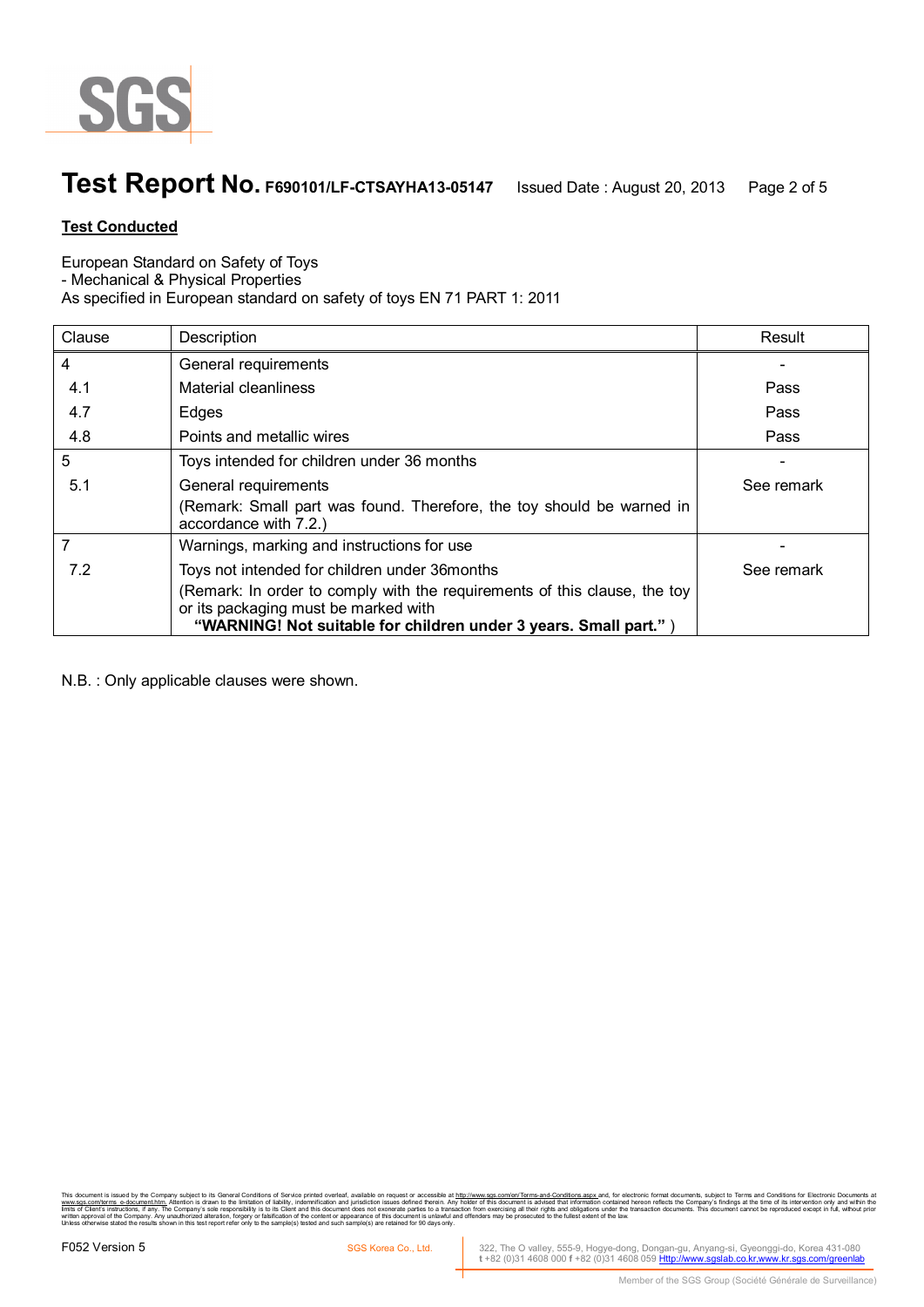

# **Test Report No. F690101/LF-CTSAYHA13-05147** Issued Date : August 20, 2013 Page 3 of 5

See note 1\*

**Labeling requirement (Washing/Cleaning Label, CE mark, importer / manufacturer mark (name, address), product identification) according to the Directive 2009/48/EC-Safety of toys** 

Summary table:

|                               | <b>Observation Result</b> | Location   |
|-------------------------------|---------------------------|------------|
| Washing/Cleaning instruction  | Not applicable            |            |
| CE mark                       | Absent                    | See note 1 |
| Importer's Name & Address     | Absent                    | See note 2 |
| Manufacturer's Name & Address | Absent                    | See note 2 |
| Product ID                    | Absent                    | See note 3 |

Note:

- 1. CE marking should be visible from outside the packaging and its height must be at least 5mm.
- 2. Manufacturer's and Importer's name, registered trade name or registered trade mark and the address at which the manufacturer can be contacted must be indicated on the toy or, where that is not possible, on its packaging or in a document accompanying the toy.
- 3. Manufacturers must ensure that their toys bear a type, batch, serial or model number or other element allowing their identification, or where the size or nature of the toy does not allow it, that the required information is provided on the packaging or in a document accompanying the toy.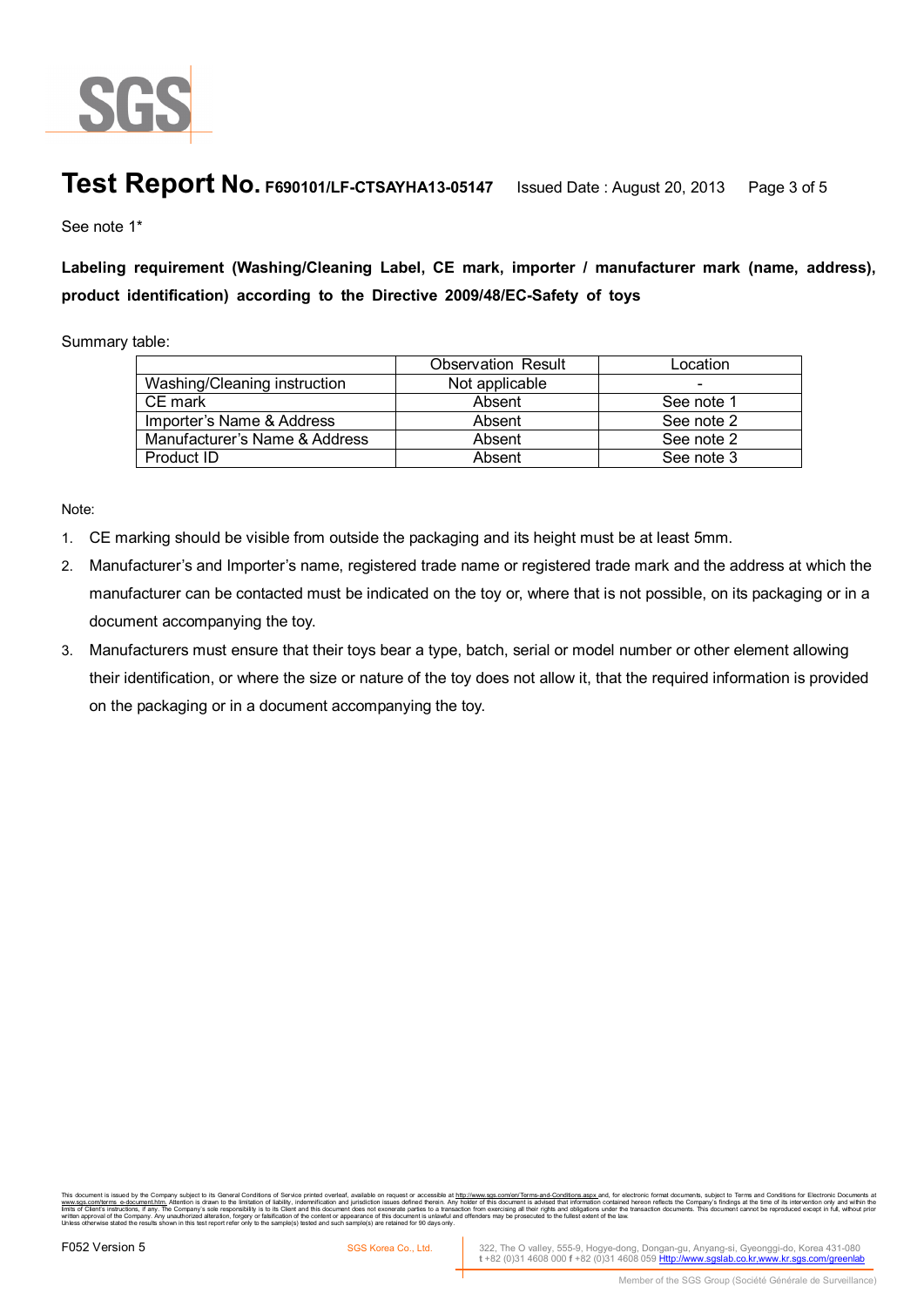

# **Test Report No. F690101/LF-CTSAYHA13-05147** Issued Date : August 20, 2013 Page 4 of 5

#### **Test Results :**

### **Category III: Scrapped-off toy material**

Method : With reference to EN71-3:2013. Analysis of general elements was performed by ICP-MS. Chromium (III) was obtained by calculation, chromium (VI) was analyzed by IC-UV/VIS. Organic Tin was analyzed by GC-MS.

| <b>Test Item</b>       |            |                | Result (mg/kg) | Reporting                | Permissible<br>Limit<br>(mg/kg) |
|------------------------|------------|----------------|----------------|--------------------------|---------------------------------|
|                        |            | 1              | $\overline{2}$ | Limit<br>(mg/kg)         |                                 |
| Mass of trace amount   | (mg)       | $\overline{a}$ | $\overline{a}$ |                          |                                 |
| Soluble Aluminium      | (AI)       | <b>ND</b>      | <b>ND</b>      | 50                       | 70,000                          |
| Soluble Antimony       | (Sb)       | <b>ND</b>      | <b>ND</b>      | 10                       | 560                             |
| Soluble Arsenic        | (As)       | <b>ND</b>      | <b>ND</b>      | 10                       | 47                              |
| Soluble Barium         | (Ba)       | <b>ND</b>      | <b>ND</b>      | 50                       | 18,750                          |
| Soluble Boron          | (B)        | <b>ND</b>      | <b>ND</b>      | 50                       | 15,000                          |
| Soluble Cadmium        | (Cd)       | <b>ND</b>      | <b>ND</b>      | 5                        | 17                              |
| Soluble Chromium       | (Cr)       | <b>ND</b>      | <b>ND</b>      | 0.15                     | $\overline{\phantom{a}}$        |
| Soluble Chromium (III) | (Cr (III)) | <b>ND</b>      | <b>ND</b>      | 1                        | 460                             |
| Soluble Chromium (VI)  | (Cr (VI))  | <b>ND</b>      | <b>ND</b>      | 0.18                     | 0.2                             |
| Soluble Cobalt         | (Co)       | <b>ND</b>      | <b>ND</b>      | 10                       | 130                             |
| Soluble Copper         | (Cu)       | <b>ND</b>      | <b>ND</b>      | 50                       | 7,700                           |
| Soluble Lead           | (Pb)       | <b>ND</b>      | <b>ND</b>      | 10                       | 160                             |
| Soluble Manganese      | (Mn)       | <b>ND</b>      | <b>ND</b>      | 50                       | 15,000                          |
| Soluble Mercury        | (Hg)       | <b>ND</b>      | <b>ND</b>      | 10                       | 94                              |
| Soluble Nickel         | (Ni)       | <b>ND</b>      | <b>ND</b>      | 10                       | 930                             |
| Soluble Selenium       | (Se)       | <b>ND</b>      | <b>ND</b>      | 10                       | 460                             |
| Soluble Strontium      | (Sr)       | <b>ND</b>      | <b>ND</b>      | 50                       | 56,000                          |
| Soluble Tin            | (Sn)       | <b>ND</b>      | <b>ND</b>      | 4.9                      | 180,000                         |
| Soluble Organic Tin    | --         | <b>ND</b>      | <b>ND</b>      | $\overline{\phantom{a}}$ | 12                              |
| Soluble Zinc           | (Zn)       | <b>ND</b>      | <b>ND</b>      | 50                       | 46,000                          |
| <b>Comment</b>         |            | <b>PASS</b>    | <b>PASS</b>    |                          |                                 |

Sample Description :

1. White plastic 2. White foam